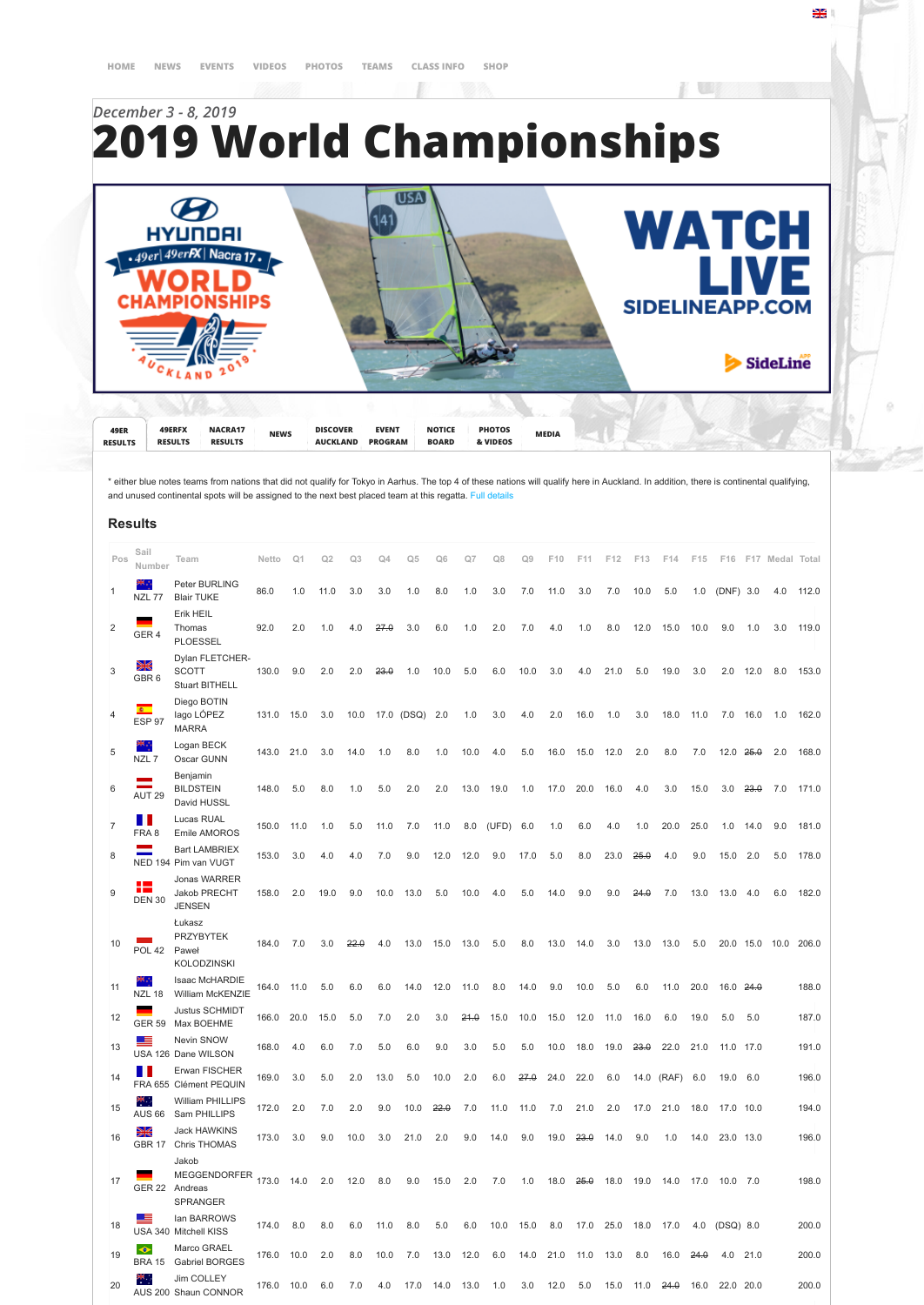| Pos | Sail<br>Number                 | Team                                                                        | Netto      | Q <sub>1</sub> | Q2                     | Q3   | Q4   | Ο5    | ω6         | O7              | Q8   | O9   | F10                        | F11  | F12        | F13            | F14   | F15                   | F16       |      | F17 Medal Total |       |  |
|-----|--------------------------------|-----------------------------------------------------------------------------|------------|----------------|------------------------|------|------|-------|------------|-----------------|------|------|----------------------------|------|------------|----------------|-------|-----------------------|-----------|------|-----------------|-------|--|
| 21  | $\leftarrow$ SUI<br>10         | Sebastien<br><b>SCHNEITER</b><br>Lucien CUJEAN                              | 180.0      | 6.0            | 6.0                    | 8.0  | 2.0  | 3.0   | 6.0        | 26.0            | 14.0 | 18.0 | 22.0                       | 2.0  | 10.0       | 22.0           | 2.0   | 23.0                  | 18.0 18.0 |      |                 | 206.0 |  |
| 22  | <b>TERL</b><br>417             | Robert DICKSON<br>Seán<br>WADDILOVE                                         | 183.0      | 1.0            | 13.0                   | 13.0 | 12.0 | 20.0  | 3.0        | 4.0             | 9.0  | 16.0 | 20.0                       | 24.0 | 20.0       | 7.0            | 10.0  | 2.0                   | 14.0 19.0 |      |                 | 207.0 |  |
| 23  | +<br><b>DEN 132</b>            | Mads Emil<br>Stephensen<br><b>LÜBECK</b><br>Nikolaj Hoffmann<br><b>BUHL</b> | 190.0      | 5.0            | 11.0                   | 6.0  | 26.0 | 11.0  | 8.0        | 16.0            | 2.0  | 15.0 | 23.0                       | 7.0  | 17.0       | 15.0           | 12.0  | 12.0                  | 8.0       | 22.0 |                 | 216.0 |  |
| 24  | m.<br><b>AUS 91</b>            | David GILMOUR<br>Lachy GILMOUR                                              | 192.0      | 20.0           | 10.0                   | 8.0  | 8.0  | 3.0   | 6.0        | 15.0            | 8.0  | 14.0 | 6.0                        | 13.0 | 24.0       | 20.0           | 9.0   | 22.0                  | 21.0      | 9.0  |                 | 216.0 |  |
| 25  | <b>POL 19</b>                  | Dominik BUKSAK<br>Szymon<br><b>WIERZBICKI</b>                               | 211.0      | 7.0            | 1.0                    | 3.0  | 3.0  | (UFD) | 13.0       | 17.0            | 22.0 | 9.0  | (UFD)                      | 19.0 | 22.0       | 21.0           | 23.0  | 8.0                   | 6.0       | 11.0 |                 | 242.0 |  |
| 26  | GER <sub>3</sub>               | <b>Tim FISCHER</b><br>Fabian GRAF                                           | 117.0      | 25.0           | (DSQ)                  | 16.0 | 11.0 | 4.0   | 4.0        | 9.0             | 9.0  | 3.0  | 7.0                        | 1.0  | 1.0        | 2.0            | 6.0   | 6.0                   | 13.0      |      |                 | 148.0 |  |
| 27  | . .<br>FRA <sub>2</sub>        | Mathieu FREI<br>Noe DELPECH                                                 | 152.0      | 15.0           | 20.0                   | 12.0 | 9.0  | 10.0  | 4.0        | 3.0             | 17.0 | 8.0  | 20.0                       | 9.0  | (BFD)      | 4.0            | 2.0   | 3.0                   | 16.0      |      |                 | 185.0 |  |
| 28  | <b>T</b> ITA<br>23             | Jacopo PLAZZI<br>Giacomo CAVALLI                                            | 160.0      | 22.0           | 16.0                   | 12.0 | 24.0 | 16.0  | 5.0        | 26.0            | 3.0  | 2.0  | 5.0                        | 6.0  | 16.0       | 10.0           | 12.0  | 7.0                   | 4.0       |      |                 | 186.0 |  |
| 29  | ₩.,<br><b>AUS 40</b>           | Thomas<br>NEEDHAM<br><b>Joel TURNER</b>                                     | 164.0      | 14.0           | 14.0                   | 19.0 | 6.0  | 17.0  | 1.0        | 6.0             | 15.0 | 18.0 | 8.0                        | 31.0 | (BFD)      | 1.0            | 3.0   | 9.0                   | 2.0       |      |                 | 197.0 |  |
| 30  | æ,                             | James GROGAN<br>AUS 144 Max PAUL                                            | 164.0      | 13.0           | 8.0                    | 4.0  | 1.0  | 10.0  | 13.0       | 27.0            | 22.0 | 20.0 | 15.0                       | 4.0  | 12.0       | 7.0            | 18.0  | 11.0                  | 6.0       |      |                 | 191.0 |  |
| 31  | 1 I<br><b>BEL 24</b>           | Yannick<br><b>LEFEBVRE</b><br>Tom<br>PELSMAEKERS                            | 166.0      | 10.0           | 18.0                   | 19.0 | 7.0  | 8.0   | 1.0        | 23.0            | 13.0 | 22.0 | 3.0                        | 3.0  | 7.0        | 13.0           | 15.0  | 4.0                   | 23.0      |      |                 | 189.0 |  |
| 32  | <u>e E</u><br><b>USA 311</b>   | Andrew<br><b>MOLLERUS</b><br>lan MACDIARMID                                 | 168.0      | 17.0           | 13.0                   | 17.0 | 2.0  | 18.0  | 7.0        | 24.0            | 23.0 | 13.0 | 9.0                        | 10.0 |            | 10.0 (UFD) 1.0 |       | 1.0                   | 3.0       |      |                 | 201.0 |  |
| 33  | <b>II</b> IRL<br>11            | Ryan SEATON<br>Seafra<br><b>GUILFOYLE</b>                                   | 170.0 12.0 |                | 7.0                    | 16.0 | 4.0  | 7.0   | 7.0        | 6.0             | 18.0 | 18.0 | 17.0                       | 19.0 | 22.0       | 16.0           | 8.0   | 10.0                  | 5.0       |      |                 | 192.0 |  |
| 34  | <b>O</b><br>POR <sub>9</sub>   | Jorge LIMA<br>José Luis COSTA                                               |            |                | 174.0 (DNF) (DNC) 15.0 |      | 20.0 | 4.0   | 9.0        | 22.0            | 13.0 | 11.0 | 1.0                        | 2.0  | 19.0       | 3.0            | 10.0  | 2.0                   | 12.0      |      |                 | 205.0 |  |
| 35  | ÷<br><b>ARG 51</b>             | Yago LANGE<br><b>Klaus LANGE</b>                                            | 179.0      | 18.0           | 15.0                   | 9.0  | 10.0 | 4.0   | 22.0       | 17.0            | 7.0  | 2.0  | 13.0                       | 11.0 | (BFD) 11.0 |                | 17.0  | 22.0                  | 1.0       |      |                 | 212.0 |  |
| 36  | 웲<br><b>GBR 234</b>            | James<br><b>GRUMMETT</b><br>Daniel BUDDEN                                   | 179.0      | 14.0           | 4.0                    | 14.0 | 13.0 | 6.0   | 23.0       | 16.0            | 8.0  | 6.0  | 19.0                       | 13.0 | 8.0        | 14.0           | 30.0  | 14.0                  | 7.0       |      |                 | 209.0 |  |
| 37  | <b>T</b> ITA<br>147            | Simone<br>FERRARESE<br>Valerio GALATI                                       | 201.0      | 13.0           | 21.0                   | 13.0 | 1.0  | 12.0  | 11.0       | 8.0             | 19.0 | 4.0  | 16.0                       | 23.0 | 5.0        | 17.0           | -29.0 | 13.0                  | 25.0      |      |                 | 230.0 |  |
| 38  | ╄<br><b>DEN 277</b>            | Daniel NYBORG<br>Sebastian<br><b>WRIGHT OLSEN</b>                           | 202.0      | 9.0            | 11.0                   | 11.0 | 18.0 | 5.0   | 26.0       | 16.0            | 20.0 | 11.0 | 12.0                       | 8.0  | 26.0       | 18.0           | 7.0   | 20.0                  | 10.0      |      |                 | 228.0 |  |
| 39  | <b>T</b> ITA<br>88             | <b>Uberto CRIVELLI</b><br>Togni<br><b>GIANMARCO</b>                         | 206.0 13.0 |                | 9.0                    | 26.0 | 15.0 | 5.0   | 9.0        | 4.0             | 15.0 | 23.0 | 21.0                       | 24.0 |            | 2.0 (UFD) 4.0  |       | 18.0                  | 18.0      |      |                 | 239.0 |  |
| 40  | $\bullet$<br>ESP <sub>46</sub> | Federico ALONSO<br>Arturo ALONSO<br><b>TELLECHEA</b>                        | 209.0      | 12.0           | 10.0                   | 7.0  | 8.0  | 9.0   | (UFD) 4.0  |                 | 26.0 | 16.0 | 6.0                        | 18.0 | 4.0        |                |       | (UFD) 14.0 (DNF) 11.0 |           |      |                 | 242.0 |  |
| 41  | ᆖ<br><b>USA 28</b>             | Judge RYAN<br>Hans HENKEN                                                   | 212.0      | 11.0           | 14.0                   | 11.0 | 14.0 | 13.0  | 12.0       | 10.0            | 4.0  | 8.0  | 11.0                       | 30.0 | 17.0       | 15.0           | 25.0  | 27.0                  | 20.0      |      |                 | 242.0 |  |
| 42  | ┶<br><b>SWE 21</b>             | Fritiof HEDSTRÖM<br>Otto HAMEL                                              | 218.0 21.0 |                | 7.0                    | 18.0 | 18.0 | 19.0  | 24.0       | 5.0             | 16.0 | 21.0 | 4.0                        | 5.0  | 21.0       | 5.0            | 31.0  | 26.0                  | 8.0       |      |                 | 249.0 |  |
| 43  | —                              | Harry MELGES<br>USA 141 Finn ROWE                                           | 219.0      | 12.0           | 9.0                    | 21.0 | 18.0 | 12.0  | 4.0        | 7.0             | 12.0 | 3.0  | 25.0                       | 20.0 | 24.0       | 27.0           | 11.0  | 19.0                  | 15.0      |      |                 | 248.0 |  |
| 44  | ж.,<br><b>NZL 35</b>           | Markus<br>SOMERVILLE<br><b>Jack SIMPSON</b>                                 | 220.0      | 18.0           | 26.0                   | 11.0 | 20.0 | 11.0  | 3.0        | (UFD)           | 1.0  | 4.0  | (UFD) 26.0                 |      | 11.0       | 8.0            | 13.0  | 8.0                   | 29.0      |      |                 | 253.0 |  |
| 45  | ┺                              | Michael HANSEN<br>DEN 511 Mathias SLETTEN                                   | 228.0      | 4.0            | 12.0                   | 5.0  | 16.0 | 15.0  |            | 16.0 (UFD) 12.0 |      | 19.0 | 2.0                        | 25.0 | 3.0        | 23.0           | 22.0  | 24.0                  | 30.0      |      |                 | 259.0 |  |
| 46  | к,                             | Jackson KEON<br>NZL 989 Scott McKENZIE                                      | 234.0      | 8.0            | 26.0                   | 18.0 | 12.0 | 14.0  | 20.0       | 5.0             | 21.0 | 13.0 | 14.0                       | 15.0 | 25.0       | 9.0            | 20.0  | 23.0                  | 17.0      |      |                 | 259.0 |  |
| 47  |                                | Juuso ROIHU<br>EST 321 Henri ROIHU                                          | 236.0      | 8.0            | 18.0                   | 17.0 | 17.0 | 15.0  | 7.0        | 19.0            | 28.0 | 7.0  | 22.0                       | 12.0 | 20.0       | 20.0           | 24.0  | 21.0                  | 9.0       |      |                 | 264.0 |  |
| 48  | ₩                              | Chris TAYLOR<br>GBR 118 Rhos HAWES                                          | 238.0      | 9.0            | 14.0                   | 15.0 | 12.0 | 1.0   | (UFD) 20.0 |                 | 7.0  | 26.0 | 10.0                       | 21.0 | 6.0        | 26.0           | 27.0  | 17.0                  | 27.0      |      |                 | 269.0 |  |
| 49  |                                | Max STINGELE<br>GER 911 Linov SCHEEL                                        | 239.0      | 19.0           | 5.0                    | 19.0 | 14.0 | 16.0  | 22.0       | 11.0            | 18.0 | 17.0 | 23.0                       | 17.0 | 13.0       | 19.0           | 26.0  | 12.0                  | 14.0      |      |                 | 265.0 |  |
| 50  | <b>GER 36</b>                  | <b>Nils</b><br>CARSTENSEN<br>Jan FRIGGE                                     | 240.0      | 6.0            | 17.0                   | 14.0 | 16.0 | 19.0  | 11.0       | 18.0            | 17.0 | 2.0  | (DNF) 16.0 (BFD) 22.0 23.0 |      |            |                |       | 5.0                   | 21.0      |      |                 | 273.0 |  |
| 51  | Ш<br><b>FRA 180</b>            | Louis CHAMBET<br>Hugo<br><b>FEDRIGUCCI</b>                                  | 253.0      | 4.0            | 22.0                   | 18.0 | 6.0  | 6.0   | 19.0       | 25.0            | 10.0 | 12.0 | 26.0                       | 27.0 | 23.0       | 25.0           | 19.0  | 16.0                  | 22.0      |      |                 | 280.0 |  |
| 52  | m.                             | David O'CONNOR<br>AUS 119 Fang WARREN                                       | 255.0      | 24.0           | 17.0                   | 20.0 | 2.0  | 19.0  | 20.0       | 19.0            | 2.0  | 26.0 | 18.0                       | 22.0 | 15.0       | 6.0            | 16.0  | 29.0                  | (DNF)     |      |                 | 288.0 |  |
| 53  | ≔<br><b>URU 117</b>            | Hernan<br><b>UMPIERRE</b><br>Fernando DIZ                                   | 256.0      | 5.0            | 23.0                   | 22.0 | 20.0 | 22.0  | 18.0       | 21.0            | 16.0 | 1.0  | 30.0                       | 14.0 | (DNF) 21.0 |                | 9.0   | 15.0                  | 19.0      |      |                 | 289.0 |  |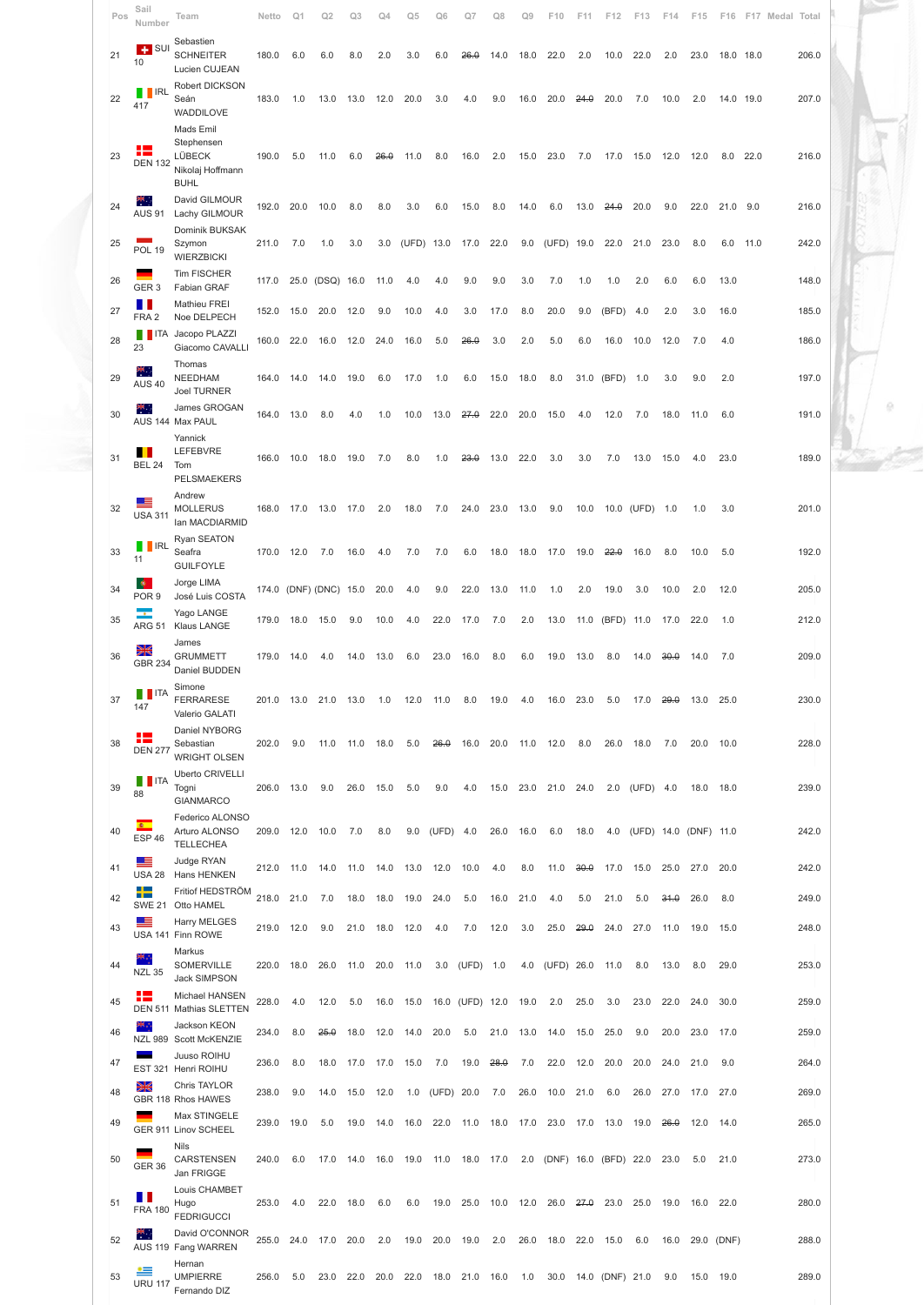| Pos      | Sail<br>Number              | Team                                                    | Netto          | Q <sub>1</sub>   | Q2                                                                          | Ω3    | O4                                     | Ω5         | Ω6                      | O.    | O٤           | 0٩                                                                                  | ١O           |              |                  | F13          | F14                     | F15  | F16                    | F17 | Medal | Total          |  |
|----------|-----------------------------|---------------------------------------------------------|----------------|------------------|-----------------------------------------------------------------------------|-------|----------------------------------------|------------|-------------------------|-------|--------------|-------------------------------------------------------------------------------------|--------------|--------------|------------------|--------------|-------------------------|------|------------------------|-----|-------|----------------|--|
| 54       | ┶<br><b>SWE</b><br>121      | Hannes<br>WESTBERG<br>Albin BOMAN                       |                |                  | 261.0 (DNF) (DNC) 10.0                                                      |       | 19.0                                   | 18.0       | 17.0                    | 14.0  | 1.0          | 9.0                                                                                 | 27.0         | (BFD) 14.0   |                  | 12.0         | 5.0                     | 25.0 | 28.0                   |     |       | 294.0          |  |
| 55       | <b>JPN 847</b>              | Shingen FURUYA<br>Shinji<br><b>HACHIYAMA</b>            | 271.0          | 7.0              | 16.0                                                                        | 21.0  | 5.0                                    | 2.0        | 8.0                     | 23.0  | 12.0         | 25.0                                                                                | 24.0         | 20.0         | 9.0              |              | (DNC) (DNC) (DNC) (DNC) |      |                        |     |       | 304.0          |  |
| 56       | <b>RUS 96</b>               | Yan CHEKH<br>Ivan ZOTOV                                 | 276.0          | 17.0             | 16.0                                                                        | (BFD) | 13.0                                   | 12.0       | 16.0                    | 12.0  | 16.0         | 10.0                                                                                | 29.0         | 7.0          | (BFD)            | 24.0         | 21.0                    | 28.0 | 24.0                   |     |       | 309.0          |  |
| 57       |                             | Samuel BACON<br>NZL 900 Henry GAUTREY                   | 308.0          | 15.0             | 19.0                                                                        | 1.0   | 17.0                                   | 22.0       | 14.0                    | (RET) | 5.0          | 29.0                                                                                | 28.0         | 28.0         | 18.0             | 28.0         | 28.0                    | 30.0 | 26.0                   |     |       | 339.0          |  |
| 58       | щ÷,<br><b>AUS 71</b>        | Kurt HANSEN<br>Simon HOFFMAN                            | 176.0          | 22.0             | 12.0                                                                        | 13.0  | 15.0                                   | 18.0       | 19.0                    | 17.0  | 21.0         | 20.0                                                                                | 1.0          | 1.0          | 2.0              | 13.0         | 1.0                     | 6.0  | 17.0                   |     |       | 198.0          |  |
| 59       | <b>THA 279</b>              | Don WHITCRAFT<br>Dylan<br><b>WHITCRAFT</b>              | 178.0          | 16.0             | 13.0                                                                        | 16.0  | 15.0                                   | 22.0       | 18.0                    | 3.0   | 24.0         | 24.0                                                                                | 9.0          | 8.0          | 5.0              | 16.0         | 9.0                     | 3.0  | 1.0                    |     |       | 202.0          |  |
| 60       | н<br><b>CAN 905</b>         | Alexander<br><b>HEINZEMANN</b><br><b>Justin BARNES</b>  | 193.0          | 6.0              | 12.0                                                                        | 20.0  | 19.0                                   | (BFD) 25.0 |                         | 20.0  | 20.0         | 26.0                                                                                | 3.0          | 2.0          | 1.0              | 2.0          | (BFD)                   | 1.0  | 5.0                    |     |       | 225.0          |  |
| 61       | н                           | William JONES<br>CAN 760 Evan DEPAUL                    | 206.0          | 19.0             | 10.0                                                                        | 15.0  | 9.0                                    | 11.0       | 17.0                    | 28.0  | 26.0         | 29.0                                                                                | 5.0          | 10.0         | (UFD)            | 4.0          | 12.0                    | 2.0  | 9.0                    |     |       | 238.0          |  |
| 62       | <b>SE</b><br><b>HKG 880</b> | Akira SAKAI<br>Russell<br><b>ALYSWORTH</b>              | 208.0          | 16.0             | 18.0                                                                        | 22.0  | 21.0                                   | (UFD) 25.0 |                         | 27.0  | 19.0         | 12.0                                                                                | 2.0          | 3.0          | 4.0              | 12.0         | 10.0                    | 14.0 | 3.0                    |     |       | 239.0          |  |
| 63       |                             | Wei HONG<br>CHN 251 Zhibo ZHOU                          | 221.0          | 16.0             | (RET) (DSQ) 21.0                                                            |       |                                        | 23.0       | 19.0                    | 18.0  | 13.0         | 6.0                                                                                 | 10.0         | (DNF)        | 9.0              | 3.0          | 7.0                     | 7.0  | 7.0                    |     |       | 253.0          |  |
| 64       | . .<br><b>FRA 811</b>       | Theo REVIL<br>Timothee<br><b>DEPERY</b>                 | 224.0          | 17.0             | 21.0                                                                        | 3.0   | 14.0                                   | 17.0       | 21.0                    | 19.0  | 22.0         | 15.0                                                                                | 12.0         | 17.0         | (UFD)            | 18.0         | 5.0                     | 12.0 | 11.0                   |     |       | 256.0          |  |
| 65       | <b>C</b> IND<br>316         | Ganapathy<br><b>KELAPANDA</b><br>Varun THAKKAR          | 229.0          | 26.0             | 20.0                                                                        | 23.0  | 23.0                                   | 20.0       | 10.0                    | 15.0  | 25.0         | 22.0                                                                                | 8.0          | 9.0          | 22.0             | 10.0         | 4.0                     | 16.0 | 2.0                    |     |       | 254.0          |  |
| 66       | ٣.                          | <b>Oliver MANTON</b><br>AUS 204 Jack LLOYD              | 236.0          | 27.0             | 17.0                                                                        | 23.0  | 22.0                                   | 21.0       | 16.0                    | 9.0   | 21.0         | 20.0                                                                                | 15.0         | 6.0          | 6.0              | 20.0         | 20.0                    | 10.0 | 10.0                   |     |       | 263.0          |  |
| 67       | ÷<br>OMA<br>173             | Ahmed AL HASANI<br>Abdulrahman AL<br><b>MASHARI</b>     | 248.0          | 23.0             | 25.0                                                                        | 25.0  | 26.0                                   | 15.0       | 26.0                    | 23.0  | 20.0         | 12.0                                                                                | 7.0          | 12.0         | 3.0              | 1.0          | 18.0                    | 18.0 | 20.0                   |     |       | 274.0          |  |
| 68       | к,<br><b>NZL 176</b>        | Tom FYFE<br>James WILSON                                |                | 251.0 (DNF) 27.0 |                                                                             | 27.0  | 19.0                                   | 26.0       | 21.0                    | 7.0   | 28.0         | 22.0                                                                                | 11.0         | 22.0         | 11.0             | 5.0          | 8.0                     | 4.0  | 13.0                   |     |       | 282.0          |  |
| 69       | $+$ FIN<br>377              | Juho KOTIRANTA<br>Robin BERNER                          | 253.0          | 26.0             | 19.0                                                                        | 21.0  | 16.0                                   | 25.0       | 23.0                    | 25.0  | 10.0         | 16.0                                                                                | 18.0         | 13.0         | 8.0              | 23.0         | 6.0                     | 15.0 | 15.0                   |     |       | 279.0          |  |
| 70       | ĸ,<br><b>NZL 195</b>        | Campbell<br><b>STANTON</b><br>Will SHAPLAND             | 268.0          | 20.0             | 22.0                                                                        | 25.0  | 24.0                                   | 23.0       | 21.0                    | 26.0  | 24.0         | 17.0                                                                                | 6.0          | 18.0         | 24.0             | 8.0          | 15.0                    | 5.0  | 16.0                   |     |       | 294.0          |  |
| 71       |                             | John COOLEY<br>AUS 104 Thomas CUNICH                    | 272.0          | 19.0             | 20.0                                                                        | 29.0  | 21.0                                   | 16.0       | 14.0                    | 25.0  | 11.0         | 24.0                                                                                | 14.0         | 4.0          | 21.0             | 15.0         | (BFD) 27.0              |      | 12.0                   |     |       | 304.0          |  |
| 72       |                             | Benji DANIEL<br>RSA 470 Alex BURGER                     | 275.0          | 24.0             |                                                                             |       | 24.0 (DNF) (DNC) (DNC) (DNC) 18.0 25.0 |            |                         |       |              | 13.0                                                                                | 4.0          | 5.0          | 7.0              | 6.0          | 14.0                    | 11.0 | (DNF)                  |     |       | 307.0          |  |
| 73       | ĸ.,                         | Sam MORGAN<br>NZL 151 Pat MORGAN                        | 285.0          |                  | 21.0 25.0                                                                   |       | 24.0 (UFD) 21.0 27.0 21.0              |            |                         |       | 27.0         | 19.0                                                                                | 19.0         | 26.0         | 17.0             | 11.0         | 13.0                    | 8.0  | 6.0                    |     |       | 316.0          |  |
| 74       |                             | Zaiding WEN<br>CHN 286 Tao ZHANG                        |                | 298.0 (UFD) 22.0 |                                                                             | 27.0  | 22.0                                   | 26.0       | 20.0                    | 22.0  | 14.0         | 23.0                                                                                | 20.0         | 16.0         | 19.0             | 19.0         | 17.0 17.0               |      | 14.0                   |     |       | 329.0          |  |
| 75       |                             | Zihe LI<br>CHN 252 Dianji LI                            | 299.0          | 23.0             | 21.0                                                                        | 24.0  | 24.0                                   | 25.0       | 24.0                    | 24.0  | 23.0         | 19.0                                                                                | 13.0         | 11.0         | 12.0             | 14.0         | (BFD) 20.0              |      | 22.0                   |     |       | 331.0          |  |
| 76       |                             | <b>Lewis ANDERSON</b><br>Reece                          |                | 304.0 25.0       | 23.0                                                                        | 9.0   | 25.0                                   |            |                         |       |              | 24.0 (DNF) 15.0 24.0 23.0 17.0 15.0 (DNF) 7.0                                       |              |              |                  |              | 22.0                    | 23.0 | 21.0                   |     |       | 336.0          |  |
|          | <b>NZL 947</b><br>. .       | CAULFIELD<br>Nael GWENDAL                               |                |                  |                                                                             |       |                                        |            |                         |       |              |                                                                                     |              |              |                  |              |                         |      |                        |     |       |                |  |
| 77       |                             | FRA 755 Gautier GUEVEL<br>IND Anand THAKUR              |                |                  | 306.0 27.0 23.0 17.0 23.0 (DNF) 23.0                                        |       |                                        |            |                         | 8.0   | 23.0         | 21.0                                                                                | 22.0         | 19.0         | 15.0             | 26.0         | 11.0                    | 29.0 | 19.0                   |     |       | 337.0          |  |
| 78       | 739                         | Vishal THAKUR<br>Xin WANG                               | 310.0          | 26.0             | 24.0                                                                        | 27.0  | 27.0                                   | 24.0       | 28.0                    | 22.0  | 28.0         | 25.0                                                                                | 27.0         | 14.0         | 23.0             | 24.0         | 2.0                     | 9.0  | 8.0                    |     |       | 338.0          |  |
| 79       | Ш                           | CHN 616 Chao XIANG<br>Enzo LOBRY                        | 315.0          |                  | 24.0 (DNC) 20.0                                                             |       | 25.0                                   | 20.0       | 25.0                    | 2.0   | 17.0         | 21.0                                                                                | 23.0         | 7.0          | (DNF) (RAF) 23.0 |              |                         | 13.0 | (DNF)                  |     |       | 347.0          |  |
| 80<br>81 | 786                         | FRA 789 Louis RAYNAL<br>IND Sandip JAIN<br>Munna PANDIT | 318.0<br>334.0 | 22.0             | 24.0<br>23.0 (DNC) 24.0                                                     | 26.0  | 27.0<br>26.0                           | 25.0       | 23.0 (DNS) 14.0<br>18.0 | 14.0  | 27.0<br>25.0 | 28.0<br>27.0                                                                        | 16.0<br>26.0 | 20.0<br>25.0 | 13.0<br>10.0     | 17.0<br>25.0 | (BFD) 26.0              |      | 4.0<br>16.0 19.0 (DNF) |     |       | 350.0<br>366.0 |  |
| 82       | ÷<br><b>OMA</b>             | Musab AL HADI<br>Waleed AL KINDI                        |                |                  | 348.0 18.0 15.0 23.0 22.0                                                   |       |                                        | 14.0       | 15.0                    | 11.0  |              | 11.0 27.0 (DNC) (DNC) (DNC) (DNC) (DNC) (DNC) (DNC) (DNC)                           |              |              |                  |              |                         |      |                        |     |       | 380.0          |  |
| 83       | 145<br>×.                   | <b>Ben PATERSON</b><br>NZL 269 Sean PATERSON            |                |                  | 364.0 (DNC) (DNC) 28.0                                                      |       | 28.0                                   | 24.0       | 27.0                    | 20.0  | 26.0         | 25.0                                                                                | 28.0         | 24.0         | 18.0             | 21.0         | 24.0                    | 22.0 | 18.0                   |     |       | 395.0          |  |
| 84       | 780                         | <b>O</b> IND Brijraj VERMA<br>Pankaj KUMAR              | 370.0          |                  | 27.0 (RET) 26.0                                                             |       | 25.0                                   | 26.0       | 29.0                    | 28.0  | 18.0         | 28.0                                                                                | 24.0         | 23.0         | 14.0             | 22.0         | 21.0                    | 28.0 | (DNF)                  |     |       | 402.0          |  |
| 85       | 627                         | IND Narendra SINGH<br>Sakthivel SEKAR                   | 379.0          | 26.0             | (RET) (BFD) 28.0                                                            |       |                                        | 27.0       | 24.0                    | 24.0  | 29.0         | 24.0                                                                                | 25.0         | 21.0         | 16.0             | 27.0         | 25.0                    | 21.0 | (DNS)                  |     |       | 411.0          |  |
| 86       | Ш<br><b>FRA 44</b>          | Kévin FISCHER<br>Jauvin YANN                            | 384.0          | 1.0              | 4.0                                                                         | 1.0   |                                        |            |                         |       |              | (DNF) (DNC) (DNS) (DNC) (DNC) (DNC) (DNC) (DNC) (DNC) (DNC) (DNC) (DNC) (DNC) (DNC) |              |              |                  |              |                         |      |                        |     |       | 416.0          |  |
| 87       | <b>CHN 94</b>               | Jian XIANG<br>Daokun DENG                               |                |                  | 393.0 (DNC) (DNC) (DNC) (DNC) (DNC) (DNC) (DNC) (DNC) (DNC) 21.0 (BFD) 25.0 |       |                                        |            |                         |       |              |                                                                                     |              |              |                  | 9.0          | 3.0                     | 24.0 | (DNS)                  |     |       | 425.0          |  |
| 88       |                             | Craig KEENAN<br>NZL 116 Gavin NINNES                    |                |                  | 393.0 28.0 (DNC) 25.0 (DNF) (DNC) 17.0 27.0 27.0 28.0 29.0 27.0 20.0 28.0   |       |                                        |            |                         |       |              |                                                                                     |              |              |                  |              | 19.0                    |      | 25.0 (DNF)             |     |       | 425.0          |  |